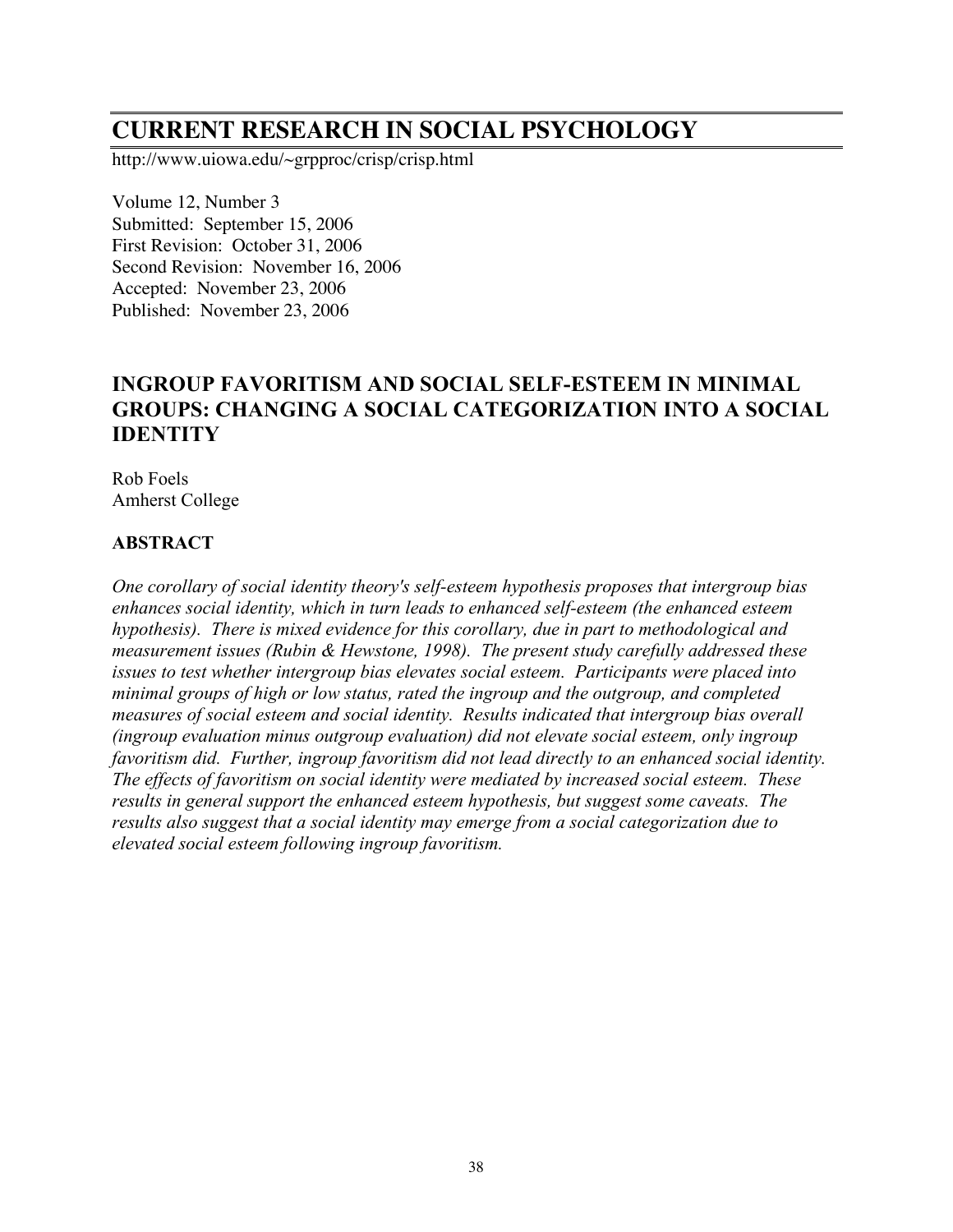# **INTRODUCTION**

In a significant theoretical contribution to understanding intergroup bias, Tajfel (1978) proposed that part of our self-worth comes from our social identity. Social identity is that part of an individual's self-concept resulting from the knowledge of a group membership together with the emotional significance attached to that membership (Tajfel, 1978). According to Tajfel and Turner (1986), individuals strive to maintain or enhance positive social identity through differential evaluations between one's ingroup and a relevant comparison outgroup. Ample research supports the idea that intergroup bias can occur even when the groups are created artificially in the laboratory (Mullen, Brown, & Smith, 1992). What is less clear is whether intergroup bias effects self-esteem.

Social identity theory includes both cognitive and motivational explanations of intergroup bias. Cognitively, social categories help to organize and simplify our world. Motivationally, due to a basic human need for positive self-esteem we place value on those categories to which we belong (Hogg & Abrams, 1988; Turner, 1982). Hogg and Abrams (1990) derived two selfesteem corollaries from social identity theory. The first corollary states that intergroup bias will lead to enhanced social identity, which in turn elevates self-esteem. In this paper I refer to this hypothesis as the *enhanced esteem hypothesis*. The second corollary states that depressed or threatened self-esteem will lead to intergroup bias. In this paper I refer to this hypothesis as the *diminished esteem hypothesis*. The enhanced esteem hypothesis is derived more directly from social identity theory, and is the hypothesis of interest in the present study.

#### **Enhanced Esteem Hypothesis**

Several studies have examined the enhanced esteem hypothesis, but the results have been inconsistent. In an early study, Lemyre and Smith (1985) arbitrarily categorized participants into groups, gave them the opportunity to engage in intergroup bias, and then measured their selfesteem. Results showed that the amount of participants' intergroup bias predicted self-esteem. However, Hogg and Sunderland (1991), also using an artificial categorization technique, found no effects of intergroup bias on self-esteem. More recent studies have shown more consistent support for the enhanced esteem hypothesis. For example, Hunter and colleagues have shown that self-esteem is predicted by intergroup bias between genders (Hunter, O'Brien, & Grocott, 1999) and different nationalities (Hunter, 2003). Both of these studies used real social groups, as have the majority of studies in the last ten years (Foels, 2006). The increased use of real groups follows Crocker and Luhtanen's (1990) suggestion that self-esteem may be related to intergroup bias only when the groups are meaningful. However, there are problems associated with the use of real groups, and this is only one of several methodological issues that researchers encounter when testing the enhanced esteem hypothesis.

According to Rubin and Hewstone (1998), inconsistent results for both self-esteem corollaries in part are due to variations in the measurement of self-esteem. Self-esteem can be measured as either global (e.g., Lemyre & Smith, 1985) or specific (e.g., Hunter et al., 2005). Global esteem is an individual's overall sense of self-worth, whereas specific esteem is an individual's selfworth based on one particular aspect of the self such as math self-esteem (e.g., Marsh & O'Neill, 1984) or gender self-esteem (e.g., Smith, 1999). In social identity research self-esteem also can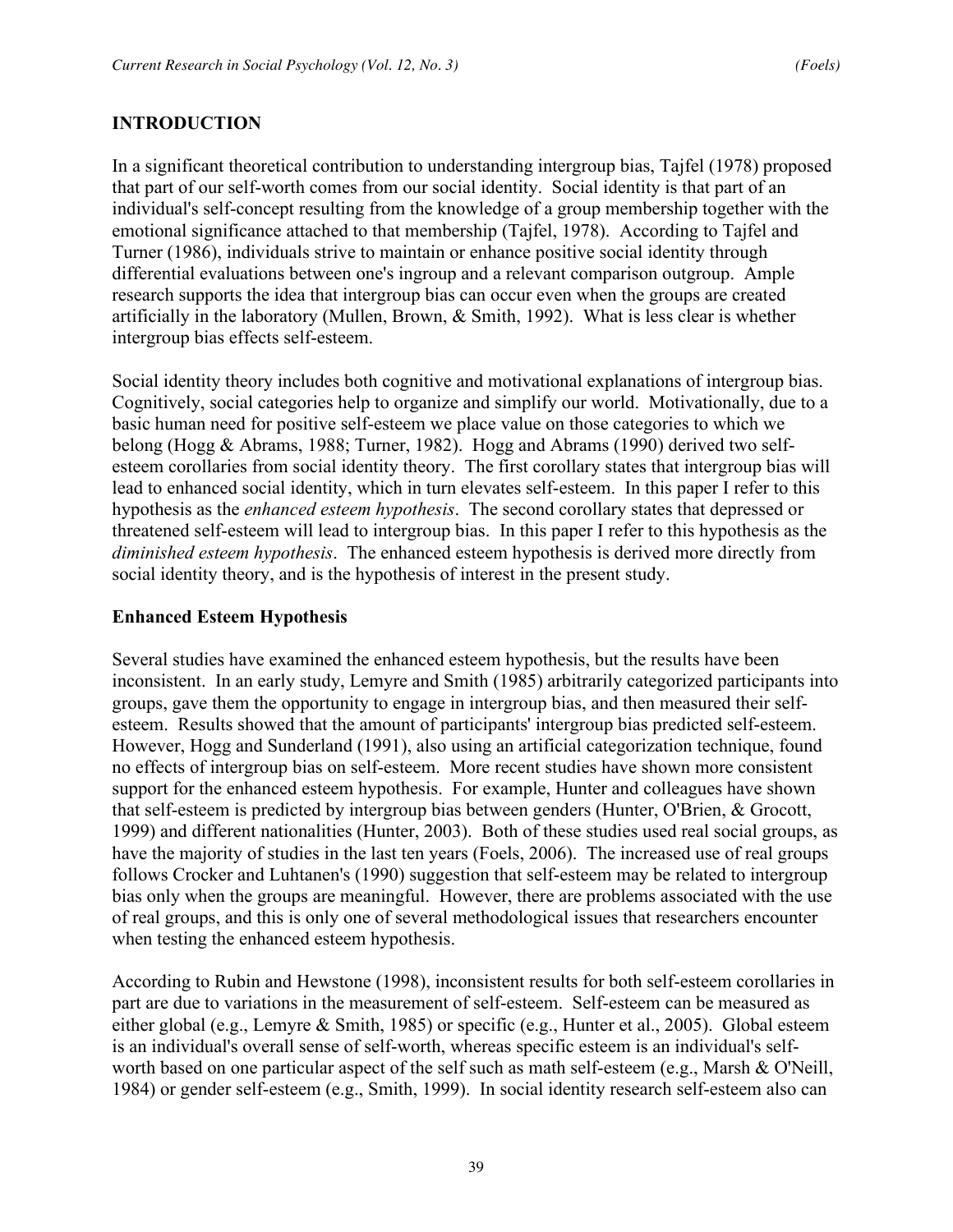be measured as personal (e.g., Oakes & Turner, 1980) or social (e.g., Houston & Andreopoulou, 2003). Personal esteem is an individual's feelings of self-worth based on traits and abilities, whereas social esteem is an individual's feelings of self-worth based on group membership (Luhtanen & Crocker, 1992).

One reason why early social identity researchers did not assess social esteem is that no validated measure of this construct existed. Luhtanen and Crocker (1992) addressed the need for a measure of social esteem by creating the Collective Self-Esteem Scale (CSES). The CSES is composed of four subscales: membership, private, public, and identity. Membership esteem involves viewing oneself as a worthy member of one's group. Private esteem involves pride in one's group. Public esteem involves the belief that others view one's group as valuable. Identity esteem involves the importance of the group to the self. The overall scale and subscales demonstrated good reliability and validity. Research using Luhtanen and Crocker's measure of social esteem more consistently has provided support for the enhanced esteem hypothesis than research using measures of personal esteem (Rubin & Hewstone, 1998).

In addition to the issue of the measurement of self-esteem, a further issue is the measurement of intergroup bias. To assess intergroup bias researchers typically ask participants to rate both the ingroup and the outgroup on a series of personality traits (e.g., Crocker & Luhtanen, 1990; De Vries, 2003; Hunter, 1998). Although Abrams and Hogg (1988) have suggested that a trait rating approach is problematic, a more serious concern is the calculation of intergroup bias when using trait ratings. In most studies intergroup bias is calculated as a difference score, ingroup rating minus outgroup rating, which makes it impossible to know whether participants are favoring the ingroup, derogating the outgroup, or both (Brewer, 1979). Therefore, by using a difference score researchers may be unable to detect changes in social esteem if it is related to only one aspect of intergroup bias. For example, Lindeman (1997) found that self-evaluations were positively related to ingroup favoritism, but unrelated to outgroup derogation. In a test of the diminished esteem hypothesis, Andreopoulou and Houston (2002) found that social esteem in high status groups was positively related to ingroup favoritism, but negatively related to outgroup derogation. Therefore researchers need to separately test ingroup favoritism and outgroup derogation in order to adequately assess the enhanced esteem hypothesis (De Vries, 2003).

Despite calls for reporting both forms of intergroup bias in minimal group studies, relatively few researchers have followed this advice. Of those studies that have reported both forms, an interesting picture has emerged. Ingroup favoritism consistently occurs, as reflected in ratings above the midpoint of the scale. Surprisingly, however, outgroup derogation does not occur. Instead, the outgroup also consistently is rated above the midpoint of the scale, which indicates a positive evaluation of the outgroup. For example, Andreopoulou and Houston (2002) report means of 86.47 for the ingroup, and 76.58 for the outgroup. These means are based on a summation of responses to sixteen items, rated on a seven-point scale. When these means are averaged across the sixteen items (converting back to the seven point scale), the resulting means are 5.40 for the ingroup and 4.79 for the outgroup. These means indicate that the ingroup is evaluated more positively than the outgroup. These means do not indicate, however, that the outgroup is evaluated negatively in absolute terms. Instead, the outgroup is evaluated negatively only in relation to the ingroup, a pattern that is consistent in those studies reporting ingroup and outgroup ratings separately (e.g., Crocker &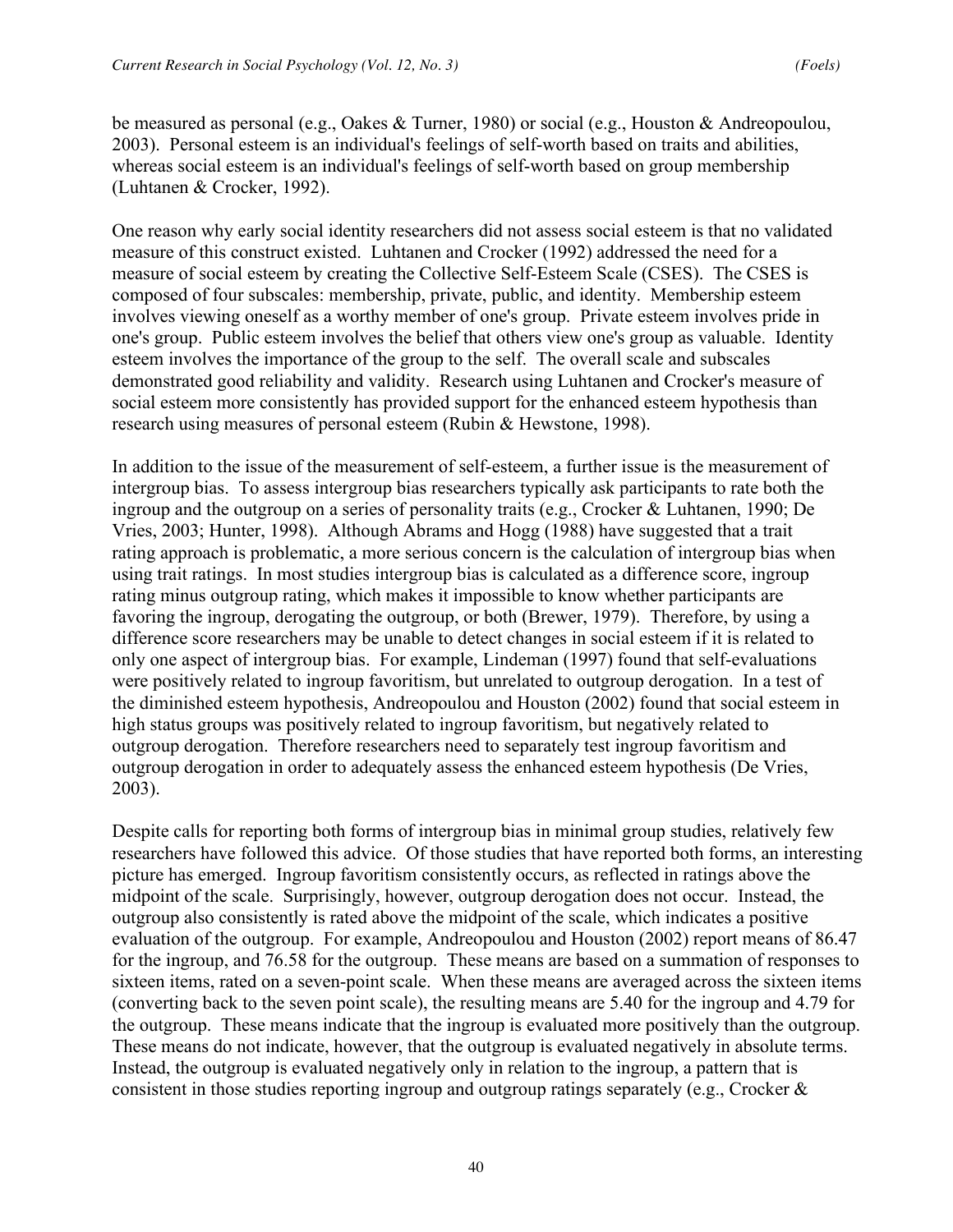Luhtanen, 1990; Seta & Seta, 1992). Thus the use of the term "outgroup derogation" should be considered as an indication of derogation relative to the ingroup, rather than derogation relative to a neutral point on rating scales. With this caveat in mind, in this paper I use the terms ingroup favoritism and outgroup derogation to refer to the specific forms of group evaluations, whereas I use the term intergroup bias to refer to differential evaluations in general.

#### **The Role of Social Identity**

Given the amount of attention that the enhanced esteem hypothesis has received, it is surprising that relatively little attention has been paid to the full hypothesis as set forth by Hogg and Abrams (1990). According to Hogg and Abrams, successful intergroup bias enhances social identity, which in turn increases self-esteem. Social identity is therefore a key aspect of the enhanced esteem hypothesis. However, most tests of the hypothesis have examined only bias and esteem without measuring social identity. Separate of the methodological and measurement issues discussed above, the enhanced esteem hypothesis may be receiving mixed support because of the ironic twist that social identity is not being tested in a hypothesis derived from social identity theory.

Ignoring social identity when examining the enhanced esteem hypothesis is problematic for two reasons: 1) there may be ceiling effects related to social identity; and 2) the strength of a social identity may vary due to non-experimental factors. Regarding the first problem, intergroup bias may not be able to further enhance social identity in groups that are already important to the individual. Instead, a strong social identity (i.e., an emotionally significant group) may predict social esteem regardless of intergroup bias. There is evidence for a strong link between a specific social identity and specific social esteem (e.g., Foels & Tomcho, 2005). Thus in tests where groups are meaningful to participants, intergroup bias may not influence social esteem due to a ceiling effect in which social identity cannot increase beyond its high pre-bias level. However, in tests where the groups are relatively meaningless to the participants, there may be room to enhance social identity, leading to increased social esteem. There is some evidence for this scenario from enhanced esteem hypothesis research. For example, Hunter (2001) found that religious social identity (as measured by the CSE Identity subscale) predicted religious self-esteem, whereas intergroup bias did not. Given that religion is likely to be a meaningful social identity, this result supports the possibility that ceiling effects may occur when using meaningful groups.

The second problem when ignoring social identity is that researchers may be allowing the strength of a social identity to vary due to non-experimental factors. Tajfel and his colleagues (Tajfel, Billig, Bundy, & Flament, 1971) originally employed meaningless social categorizations to study the effects of categorization *per se* on intergroup bias. Tajfel et al. (1971) referred to these categorizations as minimal groups, and provided strict criteria for their use. Minimal groups, by definition, involve an arbitrary categorization into relatively meaningless groups with no interaction among or between group members (Tajfel et al., 1971). The intent underlying minimal group studies is to ensure equivalent cognitive and emotional significance, allowing for an examination of intergroup bias in its simplest and purest form (Brown & Turner, 1979). Reynolds, Turner, and Haslam (2000) suggested that interaction with either the ingroup or the outgroup, or even the knowledge of other's group membership, should be considered "quasi-minimal" groups.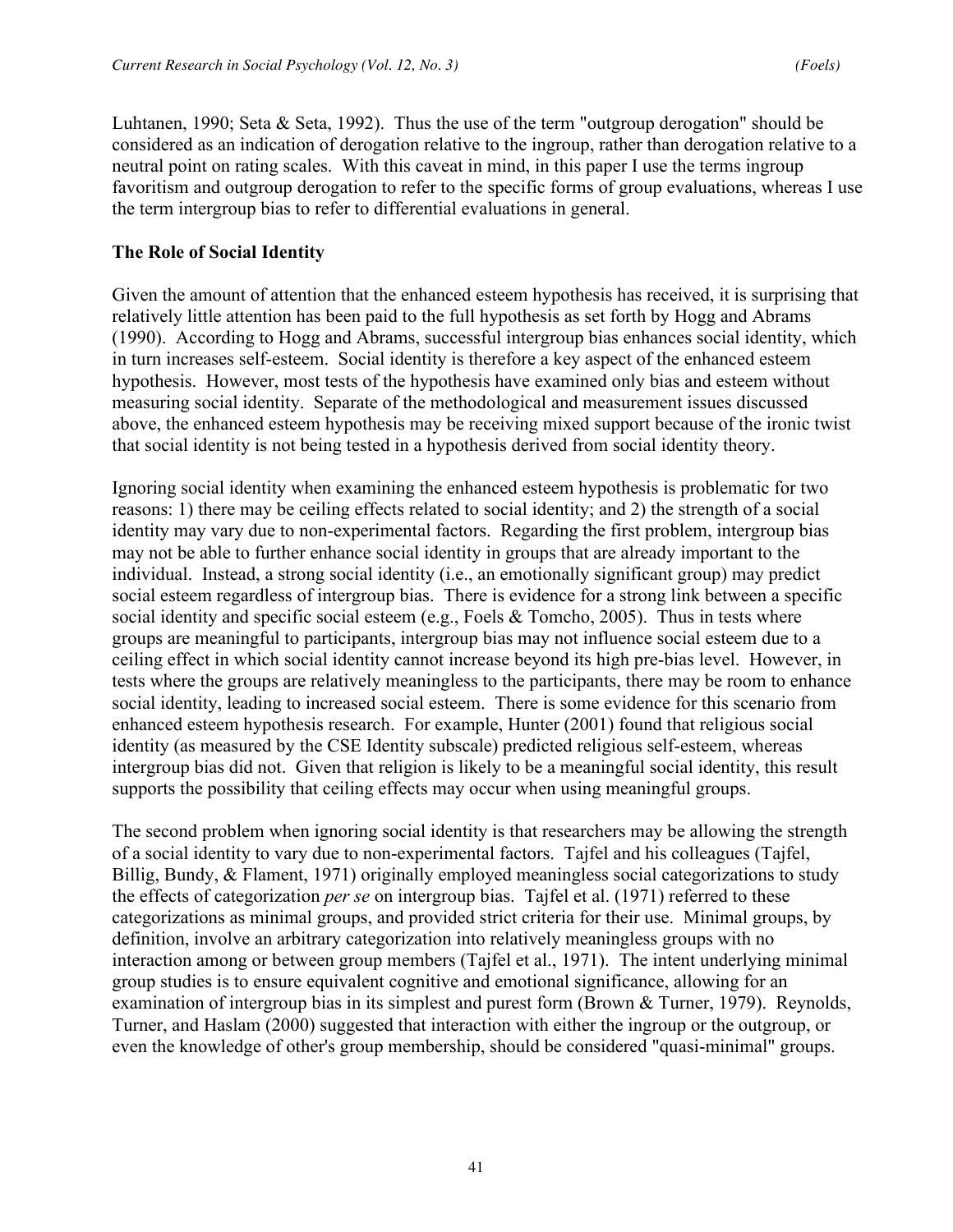The use of either real groups or quasi-minimal groups in tests of the enhanced esteem hypothesis allows unintended sources of emotional affect to influence the results. Bodenhausen (1993) distinguished between integral affect and incidental affect in intergroup phenomena. Integral affect is the emotion elicited by the social group itself, and would be analogous to the emotional significance of a group that in part defines a social identity. Incidental affect is the emotion elicited by situations unrelated to the group, such as interaction or competition between the groups. Bodenhausen (1993, p.14) suggested that incidental affect may influence the views of group members "... for reasons having nothing to do with the group or its members." Rubin and Hewstone (1998) similarly discussed how real groups may have a normative expectation for intergroup bias due to a history of conflict between the groups, as opposed to any genuine feelings about the groups. Thus studies using quasi-minimal groups or real groups may appear to support intergroup bias as a causal mechanism of enhanced esteem, when enhancement is instead due to incidental affect or normative influence.

# **Resolving the Discrepancies**

It is important to address the issues involved in testing the enhanced esteem hypothesis because social identity theory relies heavily on the motivational component of self-esteem as an explanation of intergroup bias. If self-esteem does not vary in a consistent pattern with intergroup bias, then a purely cognitive explanation such as self-categorization theory (Turner, Hogg, Oakes, Reicher, Wetherell, 1987) would provide a more parsimonious explanation.

In their review of both of the self-esteem corollaries, Rubin and Hewstone (1998) found more support from specific esteem than from global esteem tests. In a more recent review (Foels, 2006) I did not find a difference in support between specific and global tests: the enhanced esteem hypothesis has been supported in seventy percent of tests using specific esteem, and in seventy percent of tests using global esteem. However, the reality of the groups and the type of measurement varied between specific and global tests. Studies measuring specific esteem were more likely to use real groups and a difference score measure of intergroup bias, whereas studies measuring global esteem were more likely to use minimal groups and separate measures of ingroup favoritism and outgroup derogation. If the use of minimal groups and separate measures constitutes better methodology, then the success of studies using global esteem may be due to these other variables more so than to global esteem itself.

Rubin and Hewstone (1998) found more support from tests using social esteem than from tests using personal esteem. I also discovered this difference (Foels, 2006): eighty percent of tests that used social esteem supported the enhanced esteem hypothesis, whereas fewer than forty percent of tests that used personal esteem supported the hypothesis. Notably, social esteem more often was measured as specific than as global, also confounding the distinction between specific and global esteem as an outcome of intergroup bias. Thus a summary of the enhanced esteem literature shows that researchers are still finding mixed evidence for this hypothesis, due to the following factors: 1) measurement of personal rather than social esteem; 2) measurement of global rather than specific esteem; 3) measurement of intergroup bias as a difference score; and 4) the use of real or quasi-minimal groups.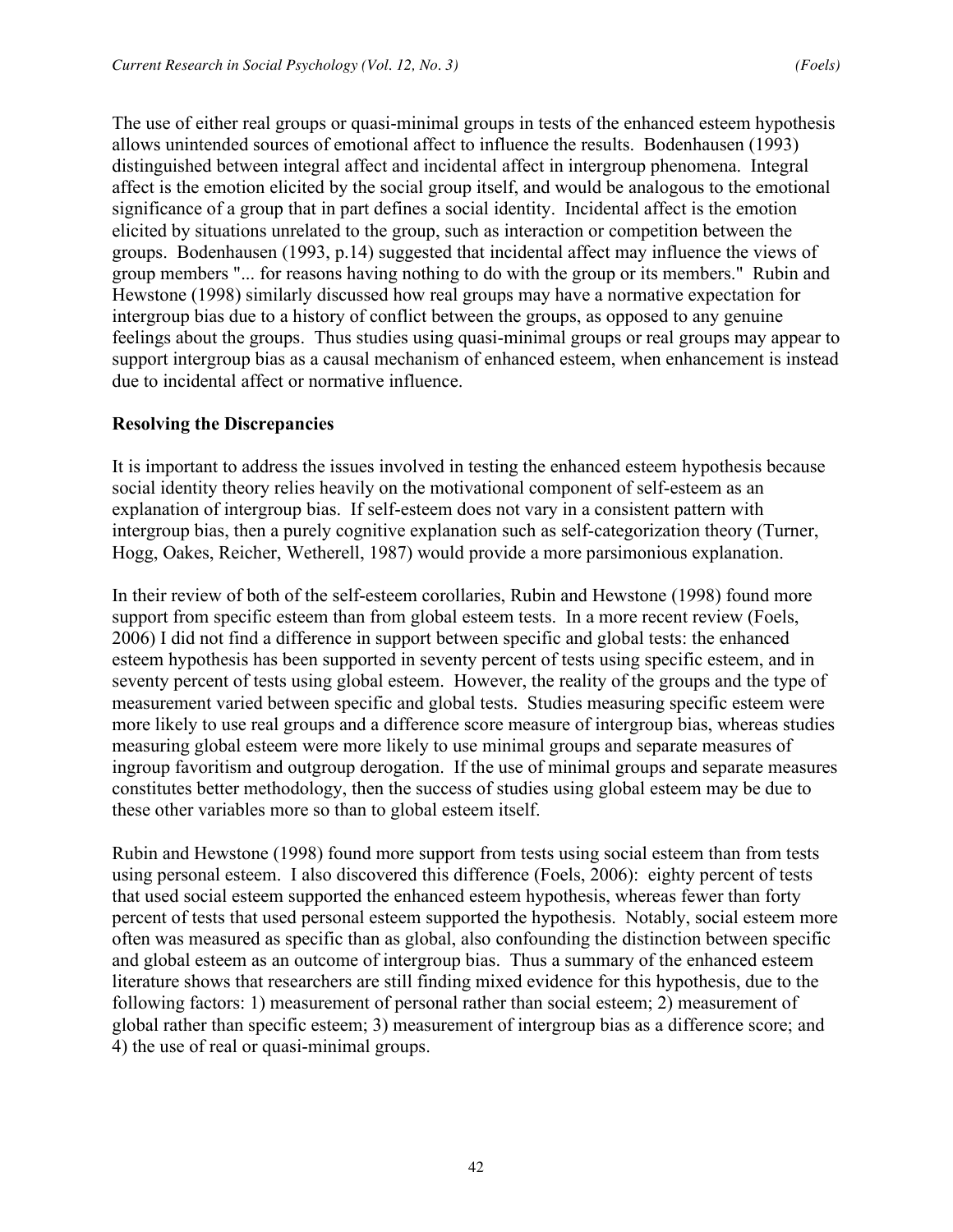In an attempt to clarify some of these issues the present study examined the enhanced esteem hypothesis by measuring specific, social esteem as a function of both ingroup favoritism and outgroup derogation in the minimal group paradigm. Three basic hypotheses were tested: 1) social esteem is a function of intergroup bias overall; 2) social esteem is a function of ingroup favoritism only; and 3) social esteem is a function of outgroup derogation only. The effects of group status in each of these hypotheses was also examined. Additionally, the full enhanced esteem hypothesis, that intergroup bias enhances social identity which in turn enhances selfesteem, was tested using path analyses.

# **METHOD**

# **Participants**

Participants were 65 volunteers (39 women, 24 men) recruited from various locations on a college campus (e.g., library, dining hall). Participants were asked to participate in a study on perceptual differences, and informed that the study would take approximately 15 minutes. Participants received no compensation for their participation.

#### **Materials**

#### *Dot Estimation Task*

Eight slides, each containing a random number of dots, were generated for use in creating the minimal groups.

#### *Status Manipulation*

To manipulate status differences, participants read a manipulation sheet that explained people's perceptual tendency to either overestimate or underestimate the number of dots on a slide. Additionally, overestimators were described as being more accurate than underestimators at the dot estimation task. The manipulation sheet further stated that these perceptual differences appear to be related to other tasks. Thus the sheet informed participants that overestimators were superior at this and other tasks, providing a status manipulation. This type of status manipulation is common in minimal group studies (e.g., Brewer, Manzi, & Shaw, 1993).

#### *Specific Social Esteem*

Three subscales of the Collective Self-Esteem Scale (CSES; Luhtanen & Crocker, 1992) were used to measure social esteem. The CSES is a widely used measure of social esteem with high internal consistency (alphas > .83) and strong validity indices (see Luhtanen & Crocker, 1992). The original instructions for the CSES ask participants to consider their group memberships such as gender, ethnicity, nationality, and religion while responding to each item, and as such is a measure of global social esteem. To assess specific social esteem in the present study, items on the scale were reworded to refer specifically to estimator groups rather than groups in general. Instructions asked participants to consider their membership in their estimator group while responding to the items: Membership (e.g., "I am a worthy member of the estimator group I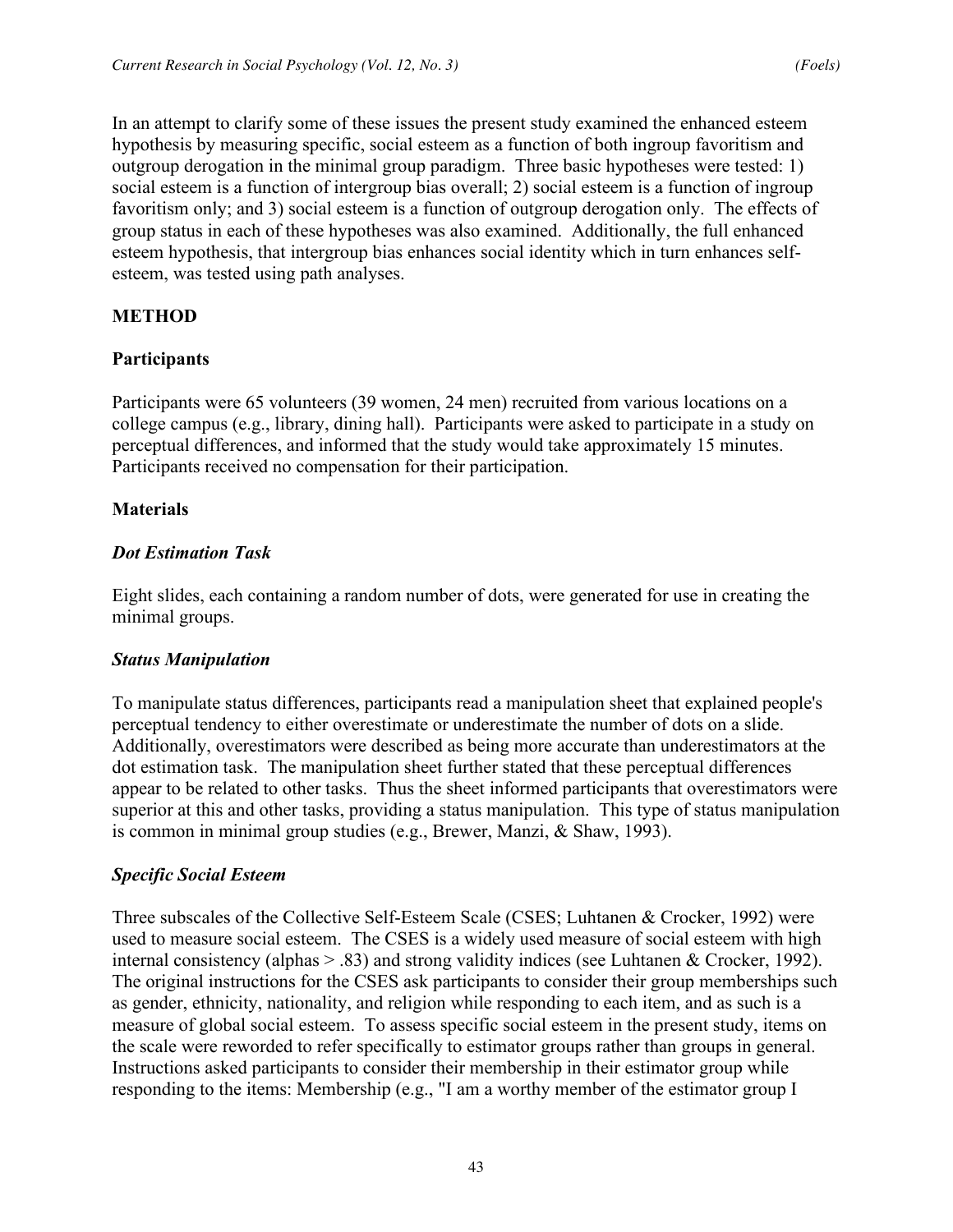belong to."); Private (e.g., "I feel good about the estimator group I belong to."); and Public (e.g., "Overall, my estimator group is considered good by others."). Each subscale consists of four items; participants responded to the items on a scale from 1 (*Strongly Disagree*) to 7 (*Strongly Agree*). On each of the subscales, negatively worded items were reverse scored, and the responses were then averaged across items to form a composite measure of that form of CSE.

# *Social Identity*

In Luhtanen and Crocker's (1992) validation studies of the CSES, they discovered that the three esteem subscales (Membership, Private, and Public) of the CSES consistently correlated with personal esteem, whereas the Identity subscale consistently did not. Additionally, the three esteem subscales of the CSES did not correlate with an established social identity measure, whereas the Identity subscale did. These results prompted Luhtanen and Crocker to state that the Identity subscale measures importance of a group to the self, whereas the other subscales measure the worth or value of the group. For this reason researchers often use the Identity subscale of the CSES as a measure of social identity (e.g., Ethier & Deaux, 1994; Hunter, 2001). In this study the Identity subscale was reworded to refer specifically to estimator groups and used to measure social identity (e.g., "The estimator group I belong to is an important reflection of who I am."). Participants responded to the four items on a scale from 1 (*Strongly Disagree*) to 7 (*Strongly Agree*). Negatively worded items were reverse scored, and the responses were then averaged across items to form a composite measure of social identity.

# *Intergroup bias*

I measured evaluations of the ingroup and outgroup using 24 traits such as "smart," "helpful," and "warm." Previous research on intergroup bias has found that bias occurs on positive traits but not on negative traits (the positive-negative asymmetry effect; see Blanz, Mummendey, & Otten, 1995). Therefore only positive traits were used to maximize the assessment of intergroup bias and subsequent changes in social esteem. Participants rated both groups using the same set of 24 traits. For ingroup evaluations participants indicated how well each trait described their group on a scale from 1 (*Not at All*) to 7 (*Very Much*). Responses were averaged across items to form a composite measure of ingroup evaluation. For outgroup evaluations participants indicated how well each trait described the other group on a scale from 1 (*Not at All*) to 7 (*Very Much*). Responses were averaged across items to form a composite measure of outgroup evaluation. The 24 traits from the intergroup bias measures can be seen in Appendix A.

#### **Procedure**

Participants were approached at various locations on campus and asked to complete a short study on perceptual differences. After completing the dot estimation task participants were handed the status manipulation sheet and asked to read it while the experimenter ostensibly scored their dot estimation responses. When participants had finished reading the manipulation sheet, they were given bogus feedback that they were either an overestimator or an underestimator. Following this categorization participants rated their own estimator group on the 24 traits, rated the other estimator group on the 24 traits, and completed the social esteem and social identity measures. After completing the measures participants were fully debriefed about the study.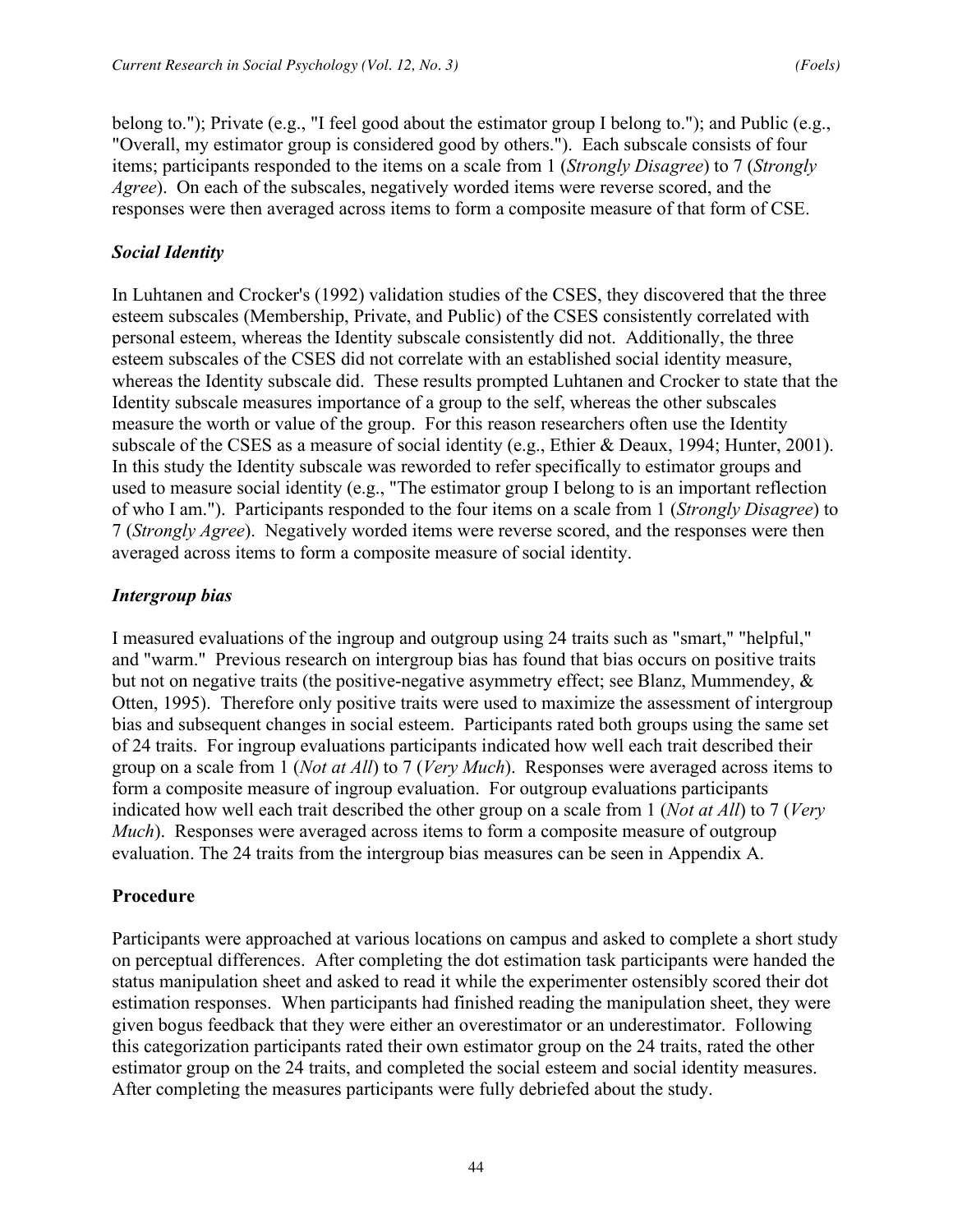# **RESULTS**

In order to compare results of this study to previous minimal group studies, intergroup bias was calculated as ingroup evaluation minus outgroup evaluation. Therefore, higher scores indicate higher ratings of the ingroup relative to the outgroup. Consistent with previous studies, participants evaluated the ingroup more positively than the outgroup,  $t(65) = 4.00$ ,  $p < .001$ ,  $r =$ .45. An inspection of the means shows that this intergroup bias was not driven by a combination of ingroup favoritism and outgroup derogation. Instead, both groups were evaluated positively, with the ingroup ( $M = 5.03$ ,  $SD = 0.91$ ) being evaluated more positively relative to the outgroup  $(M = 4.60, SD = 0.92)$ . These results contradict the assumption that intergroup bias involves negative evaluations of the outgroup. Additionally, the ingroup rating was approximately 1 point above the neutral point on the 7 point scale, indicating that ingroup favoritism is a mild phenomenon. Means and standard deviations for all variables can be seen in Appendix B.

# **Status Manipulation**

Before testing the hypotheses of interest, the effectiveness of the status manipulation was assessed. Participants in the high status group ( $M = 0.67$ ,  $SD = 0.81$ ) engaged in more intergroup bias than participants in the low status group  $(M = 0.17, SD = 0.84)$ ,  $t(63) = 2.46$ ,  $p = .008$ ,  $r =$ .30. This result replicates previous research showing that high status groups engage in more intergroup bias than low status groups (Mullen et al., 1992). Thus the manipulation of group status appears to have been successful in the present study.

## **Intergroup Bias and Social Esteem**

To examine whether social esteem was a function of intergroup bias, three separate multiple regression analyses were conducted, one for each form of social esteem. In each analysis one form of social esteem simultaneously was regressed on intergroup bias and group status (dummy coded). As seen in Table 1, engaging in intergroup bias did not affect any of the three forms of social esteem, but higher group status was related to higher public esteem. Removing group status from the intergroup bias regressions did not change any of the social esteem results.

|                     |  |                | .           |            |  |  |  |
|---------------------|--|----------------|-------------|------------|--|--|--|
| Predictor           |  | Membership CSE | Private CSE | Public CSE |  |  |  |
| Intergroup Bias     |  |                |             |            |  |  |  |
|                     |  |                |             |            |  |  |  |
| <b>Group Status</b> |  |                |             | $57*$      |  |  |  |
|                     |  |                |             |            |  |  |  |
|                     |  |                |             |            |  |  |  |

**Table 1: Social esteem as a function of intergroup bias and group status.**

 $b$  = regression coefficient *r* = Pearson's correlation as indication of effect size  $* p < .02$ 

# **Ingroup Favoritism and Social Esteem**

To test the possibility that social esteem is influenced by either ingroup ratings or outgroup ratings but not both, three separate multiple regression analyses were conducted. In each analysis one form of social esteem was regressed on ingroup evaluation, outgroup evaluation, and group status (dummy coded). As seen in Table 2, ratings of the ingroup were related to social esteem whereas ratings of the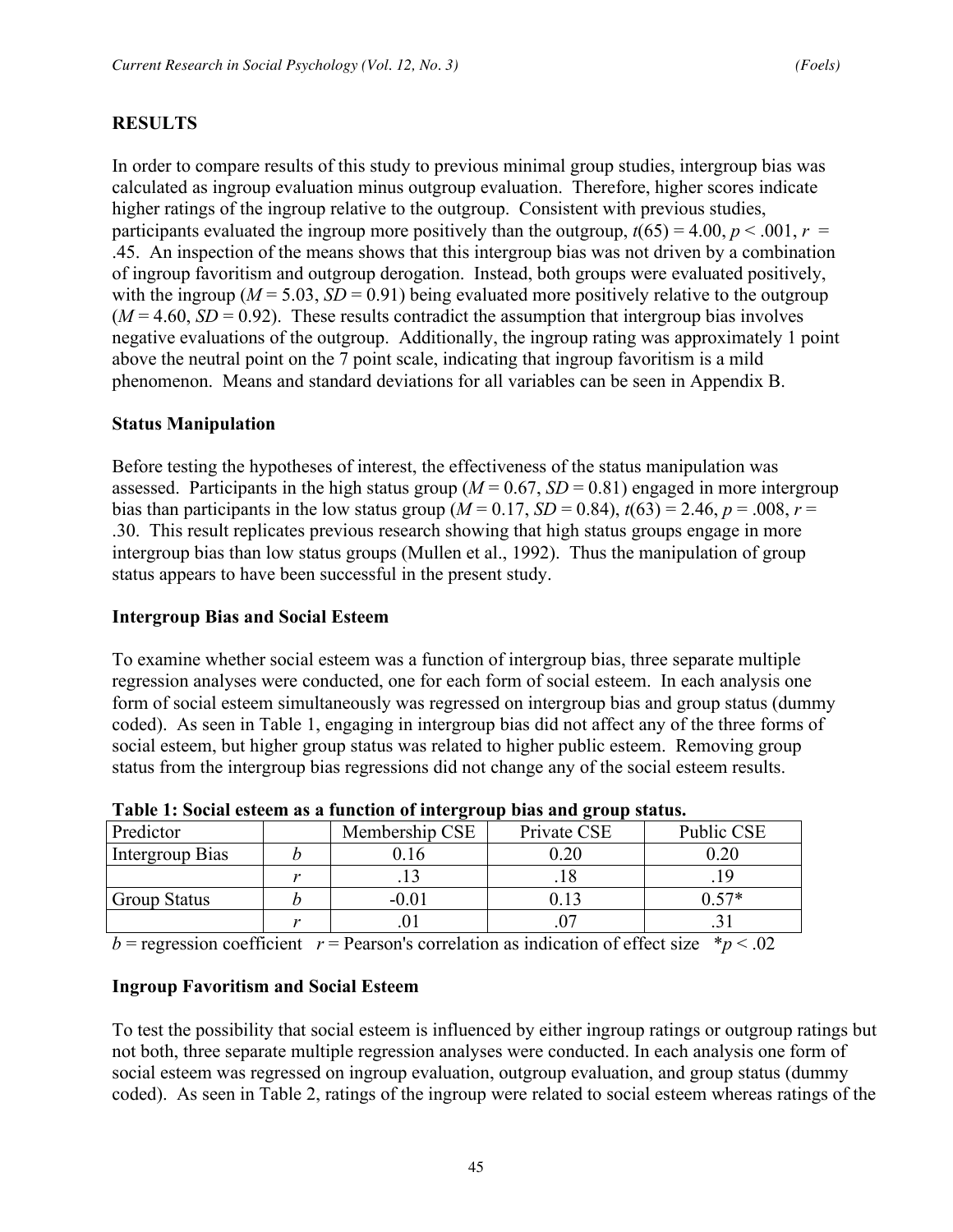outgroup were not. Higher levels of ingroup evaluation predicted higher levels of all three forms of social esteem. Levels of outgroup evaluation were unrelated to the three forms of social esteem. Higher Public esteem was again predicted by higher group status. Thus higher social esteem is a function of higher ingroup evaluation, but not a function of outgroup evaluation. Removing group status from the intergroup bias regressions did not change any of the social esteem results.

| Predictor                  | Membership CSE | Private CSE | Public CSE |
|----------------------------|----------------|-------------|------------|
| Ingroup Evaluation         | $0.40*$        | $0.34*$     | $0.36*$    |
|                            | .30            | .27         |            |
| <b>Outgroup Evaluation</b> | 0.12           | $-0.04$     | $-0.01$    |
|                            | .09            | .03         | .U l       |
| <b>Group Status</b>        | 0.14           | 0.22        | $0.67*$    |
|                            |                |             |            |

**Table 2: Social esteem as a function of ingroup favoritism and outgroup derogation.**

 $b$  = regression coefficient *r* = Pearson's correlation as indication of effect size  $* p < .03$ 

#### **Social Identity as a Mediator of Social Esteem**

The enhanced esteem hypothesis predicts that intergroup bias enhances social identity, which in turn leads to enhanced social esteem. In this enhanced esteem model, social identity is proposed as a mediator of social esteem. Therefore, the next set of analyses examined whether or not enhanced social identity mediates increased social esteem. Mediation occurs when the outcome variable is related to both the predictor variable and to the mediator in simple regressions, but when the outcome variable is not related to the predictor variable in a multiple regression that includes the mediator (Baron & Kenny, 1986).

Because all three forms of social esteem were related to ingroup evaluation but not related to outgroup evaluation, social esteem was computed as the average of the three forms of social esteem, and only ingroup favoritism was analyzed in the following regression analyses. These analyses indicated that social identity is not a mediator of social esteem. Higher levels of ingroup favoritism predicted higher levels of social esteem,  $t(63) = 3.75$ ,  $p < .01$ . However, higher levels of ingroup favoritism did not predict social identity, *t*(63) = 1.49, *p* = .14. Social identity was, however, positively related to social esteem,  $t(63) = 3.26$ ,  $p < .01$ .

Given that social identity was related to social esteem but not ingroup favoritism, an alternative model was tested in which ingroup favoritism leads to enhanced social esteem, which then increases social identity. As reported above social identity was not related to ingroup favoritism,  $t(63) = 1.49$ ,  $p = .14$ . However, higher levels of ingroup favoritism predicted higher levels of social esteem,  $t(63) = 3.75$ ,  $p < 0.01$ . Further, higher levels of social esteem predicted higher levels of social identity,  $t(63) = 3.26$ ,  $p < .01$ . Finally, when controlling for the effects of ingroup favoritism, higher levels of social esteem still predicted higher levels of social identity,  $t(62)$  = 2.84,  $p < 0.01$ . In this multiple regression ingroup favoritism still did not predict social identity,  $t(62) = 0.21$ ,  $p = .83$ . These analyses support social identity as an outcome of increased social esteem, not ingroup favoritism. In fact, there was no direct link between ingroup favoritism and social identity. Instead, ingroup favoritism was only related to social identity through the increase in social esteem. Correlations for all the variables can be seen in Appendix C.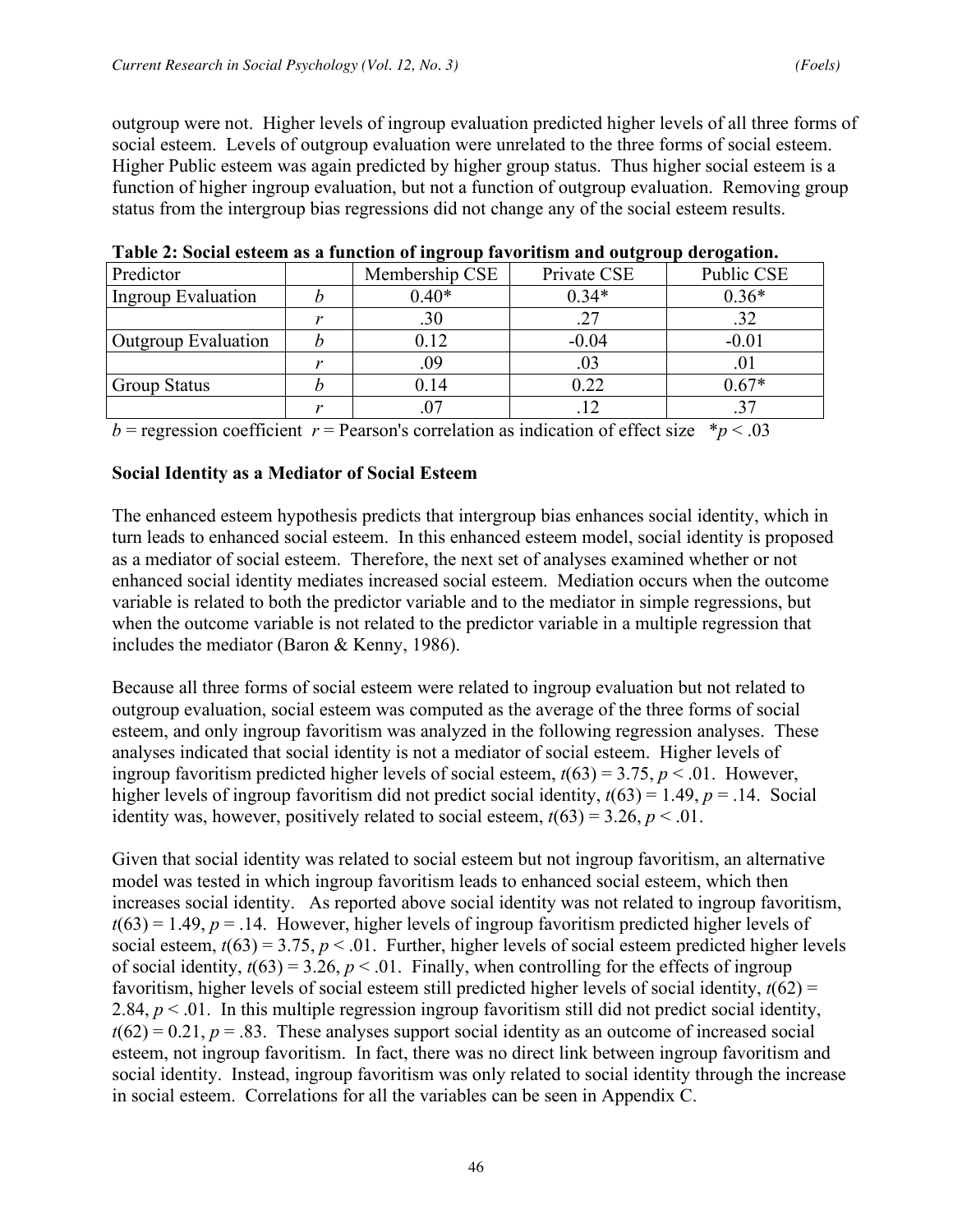#### **DISCUSSION**

The enhanced esteem hypothesis derived from social identity theory predicts that engaging in intergroup bias enhances social identity which leads to enhanced self-esteem. There is mixed evidence for this hypothesis due to multiple methodological issues. In an attempt to clarify some of these issues the present study measured specific social esteem, ingroup evaluation, and outgroup evaluation, within the minimal group paradigm. The results provided support for the motivational component of social identity theory, with some qualifications. Social esteem was not enhanced by intergroup bias in general, it was enhanced only by ingroup favoritism. Additionally, the effect of favoritism on esteem was not mediated by increased social identity as the enhanced esteem hypothesis predicts. Instead, social identity was an outcome of enhanced social esteem. I discuss the results in terms of methodological suggestions before turning to a discussion of social identity.

First, it is important to note that ingroup favoritism affected social esteem whereas outgroup derogation did not. This finding is similar to other recent social identity self-esteem research that has measured both aspects of intergroup bias. For example, in a test of the enhanced esteem hypothesis Houston and Andreopoulou (2003) found that ingroup favoritism led to higher social esteem whereas outgroup derogation led to lower social esteem. In a test of the diminished esteem hypothesis, Aberson (1999) found that social esteem predicted ingroup favoritism but did not predict outgroup derogation. Thus Brewer's (1979) concerns about intergroup bias measured as a difference variable, and De Vries (2003) recent suggestion that favoritism and derogation always should be measured separately, is warranted. In fact, the present study provides evidence that both the ingroup and the outgroup are favored relative to a neutral point (although only the ingroup was rated significantly above the neutral point of the scale). It is possible that some tests of the enhanced esteem hypothesis would find support from ingroup favoritism, but this evidence is masked by the null effects of outgroup evaluation when a difference score is calculated. Separately of the enhanced esteem hypothesis, these results suggest a closer scrutiny of evaluations of ingroups and outgroups. Intergroup bias occurs because the ingroup is evaluated more positively relative to the outgroup, not because the outgroup is evaluated negatively. An inspection of the literature shows that this is a common finding (e.g., Andreopoulou & Houston, 2002; Crocker & Luhtanen, 1990; Seta & Seta, 1992), but one that is not discussed.

Second, it is noteworthy that the results were consistent regardless of group status. Minimal group research shows that high status group members engage in more intergroup bias than low status group members (Mullen et al., 1992). The present study replicated this basic finding in regards to bias. However, status was not a predictor of all forms of social esteem, which adds to a growing body of literature on the relationship between group status and self-esteem. Tajfel and Turner (1979) suggested that acceptance of differential status will lead to low self-esteem in low status groups. In the present study low status group members accepted the status differential, as evidenced by their lower Public social esteem. This acceptance was likely due to the objective differences in perceptual accuracy between the groups as portrayed in the status manipulation that followed the dot estimation task. However, specific social esteem is based on subjective processes (Rubin & Hewstone, 1988), and low status group members showed no difference in Membership or Private social esteem. Therefore low status group members may be able to subjectively value their group even while recognizing that their group objectively is of lower social status (see Crocker & Major, 1989).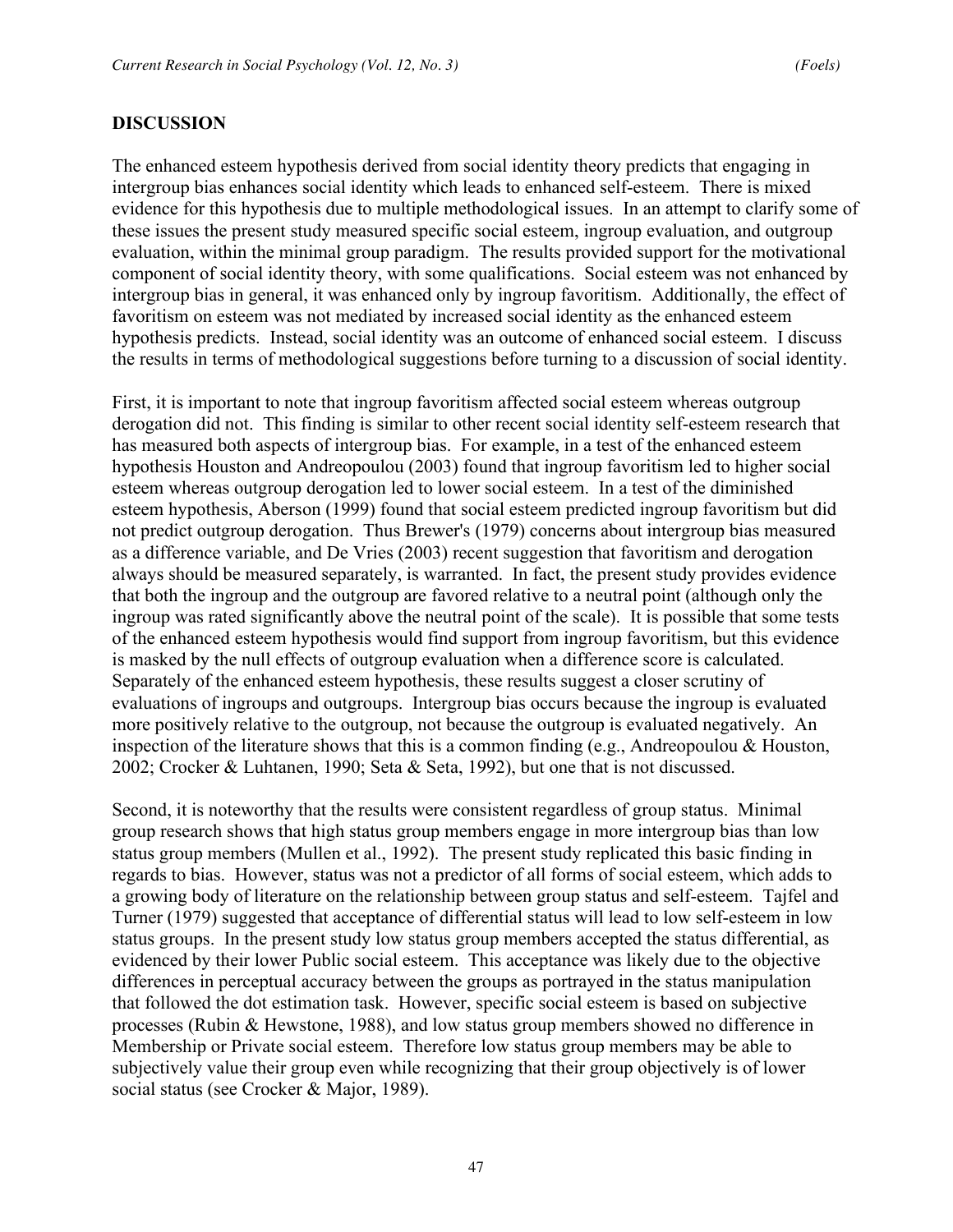Third, support for the enhanced esteem hypothesis was found using minimal groups created in the laboratory. The use of minimal groups avoids normative discrimination (Rubin & Hewstone, 1998) or incidental affect (Bodenhausen, 1993) as potential confounds. The fact that the enhanced esteem hypothesis has been supported with both minimal groups (e.g., Lemyre  $\&$ Smith, 1985) and real groups (e.g., Hunter, 2003) may appear to make the type of group unimportant in tests of the hypothesis. However, most of the real group studies used specific personal esteem or social esteem measures, which are more appropriate measures of the enhanced esteem hypothesis, whereas most of the minimal group studies used global personal esteem measures. Thus minimal group studies have tended to use less appropriate measurement, yet confirm the hypothesis at a rate equivalent with real group studies. These previous results suggest that minimal group studies have more power to detect enhanced esteem because they detect it with less appropriate measurement. The current study further demonstrates that enhanced esteem can be detected in minimal groups, with the added benefit of negating normative influence or incidental affect as confounds.

# **Social Identity as Consequence Not Cause**

Surprisingly little attention has been paid to assessing all three aspects of the enhanced esteem hypothesis: intergroup bias, social identity, and self-esteem. In the present study social esteem was related to social identity, but not as predicted by the enhanced esteem hypothesis. Social esteem was a product of ingroup favoritism, not a product of enhanced social identity. In fact, social identity was only related to ingroup favoritism due to the effects of social esteem. There is a long history of research demonstrating that group identification is not directly related to intergroup bias (e.g., Brown & Williams, 1984), and more recent research continues to find no direct relationship (e.g., Gagnon & Bourhis, 1996; Verkuyten & Neukee, 2002).

In one of the first studies of the enhanced esteem hypothesis, Lemyre and Smith (1985) found that ingroup favoritism led to higher self-esteem following social categorization only if the intergroup discrimination task preceded the measure of self-esteem. Based on this and other results Lemyre and Smith suggested that categorization may be a threat to self-esteem, and that ingroup favoritism restores self-esteem to pre-threat levels. In a similar vein, Grieve and Hogg (1999) found that categorization in an uncertainty condition led to more ingroup favoritism and enhanced self-esteem than categorization in a certainty condition. These results support the hypothesis that uncertainty reduction is a motivation that drives intergroup bias (for a review see Hogg & Mullin, 1999).

In both the perspectives of Lemyre and Smith (1985) and Hogg and Mullin (1999), an aversive state (threat or uncertainty) is reduced through intergroup bias. It is beyond the scope of this paper to sort out the specific issues involved. However, if one endorses the general idea that categorization involves an aversive state, then ingroup favoritism is related to a reduction of that aversive state, and higher feelings of self-worth result from this process. This perspective may provide an explanation of why a social identity is not directly related to intergroup bias. If intergroup bias is a reaction to an aversive state, then intergroup bias should not relate to the strength of a social identity, but rather to the amount of aversion reduction. The rewarding feelings that occur when the aversive state is reduced should, in turn, enhance self-esteem. Thus if intergroup bias does not enhance self-esteem, social identity will not be affected.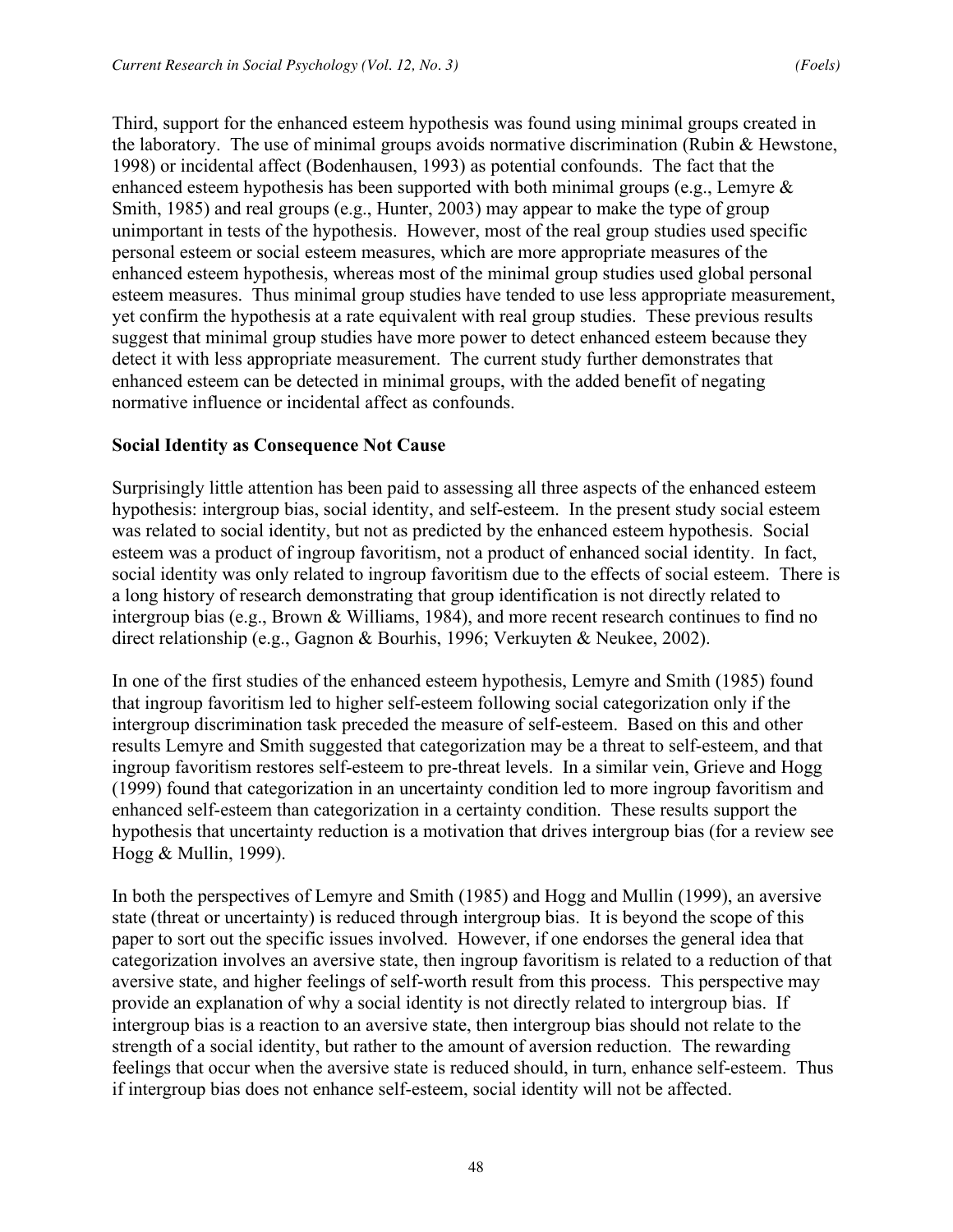An aversion reduction model also could provide an explanation for the emergence of a social identity from a social categorization. A social identity involves not just cognitive categorization but also emotional significance (Tajfel, 1978). In a minimal group categorization, the model outlined above suggests that a group will not automatically take on emotional significance following intergroup bias. Instead, only if intergroup bias is a rewarding experience will selfesteem increase, and a subsequent social identity develop. That is, only if self-esteem is enhanced are there rewarding good feelings associated with the ingroup, and only then will a social categorization take on the emotional significance it needs to become a social identity. This model may help to explain why some cognitive groupings of which individuals are a member are not important to those individuals. For example, despite the clear category boundaries of gender groups, the emotional meaning of one's gender group varies across individuals (Smith, 1999).

Although this aversion reduction explanation of social identity importance is speculative, there are several studies in the literature that help to support this model. First, Hogg and Sunderland (1991) found that the more participants engaged in ingroup favoritism, the more they reported being self-assured. In other words, ingroup favoritism reduced uncertainty. Second, Jetten, Spears, and Manstead (1997) found that the relationship between threat to the group and social esteem was mediated by intergroup bias. In other words, intergroup bias reduced threat (aversion) which then led to increased self-esteem Third, there is evidence that intergroup bias may fail to reduce aversion and therefore not increase self-esteem. Houston and Andreopoulou (2003) and Verkuyten and Hagendoorn (2002) found that positive evaluation of the ingroup led to increased self-esteem, whereas negative evaluation of the outgroup led to decreased selfesteem. Thus ingroup favoritism may be an effective means of aversion reduction whereas outgroup derogation may not.

In summary, this study provides some support for the enhanced esteem hypothesis, but provides some caveats. Social identity may be more a consequence of self-esteem than of intergroup bias, and only ingroup favoritism appears to be an important form of intergroup evaluation in this process. Careful attention to the methodology involved in enhanced esteem research will be needed to further an understanding of these issues. If researchers use specific social esteem and measure both ingroup favoritism and outgroup derogation, there are promising directions for future research in this area. These directions include a better understanding of the interplay between social esteem and social identity, a better understanding of the relative contributions of ingroup evaluations and outgroup evaluations, and a better understanding of the motivations that drive the creation of our social identities.

#### **REFERENCES**

Abrams, D., and Hogg, M. A. (1988). "Comments on the motivational status of self-esteem in social identity and intergroup discrimination." *European Journal of Social Psychology,* 18: 317- 334.

Andreopoulou, A., and Houston, D. M. (2002). "The impact of collective self-esteem on intergroup evaluation: Self-protection and self-enhancement." *Current Research in Social Psychology,* 7: 1-4.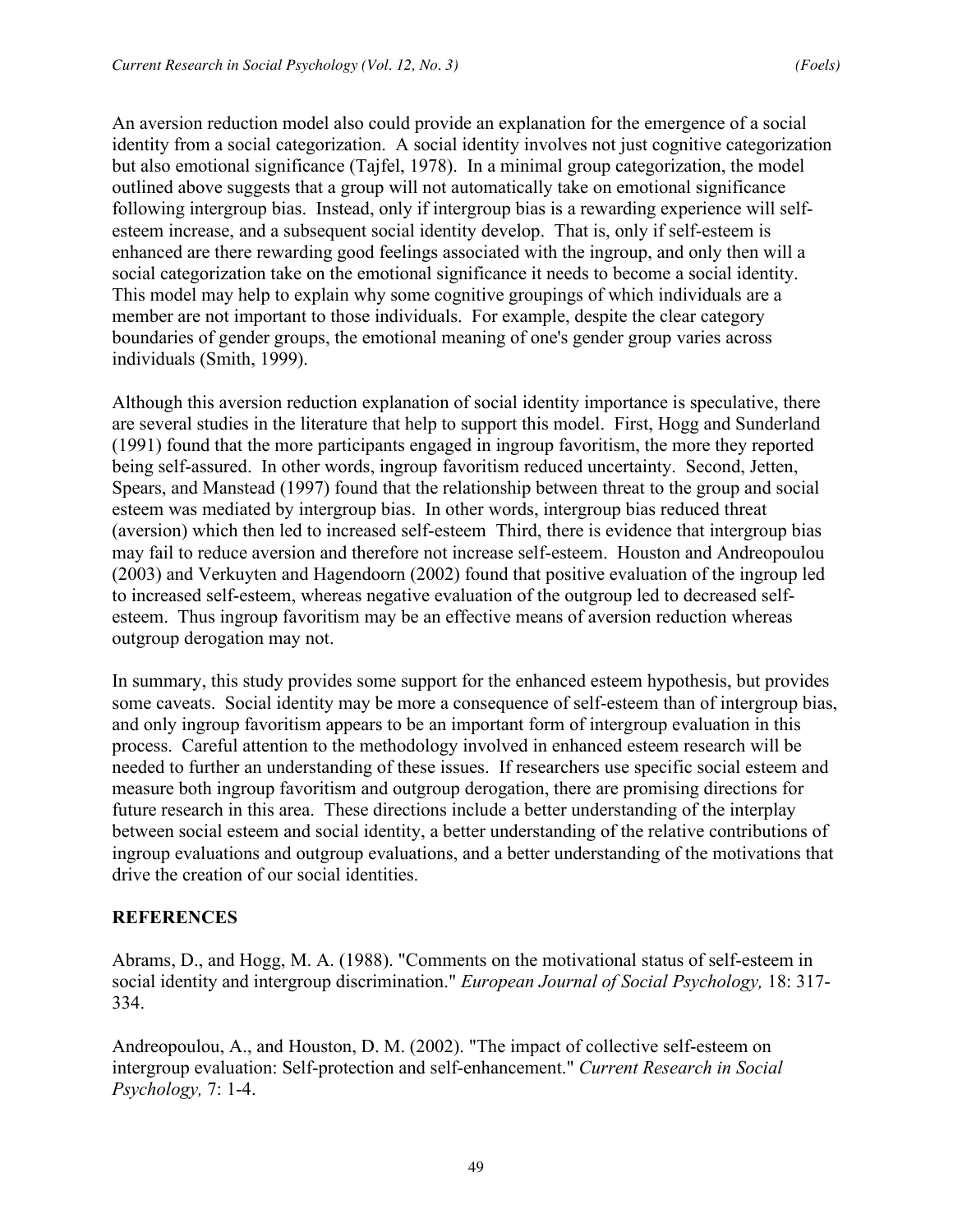Blanz, M., Mummendey, A., and Otten, S. (1995). Positive-negative asymmetry in social discrimination: The impact of stimulus valence and status differentials on intergroup evaluations. *British Journal of Social Psychology,* 34: 409-419.

Brewer, M. B. (1979). Ingroup bias in the minimal intergroup situation: A cognitive motivational analysis. *Psychological Bulletin,* 86: 307-324.

Brewer, M. B., Manzi, J. M., & Shaw, J. S. (1993). In-group identification as a function of depersonalization, distinctiveness, and status. *Psychological Science, 4,* 88-92.

Crocker, J., and Luhtanen, R. (1990). Collective self-esteem and ingroup bias. *Journal of Personality and Social Psychology,* 58: 60-67.

Crocker, J., and Major, B. (1989). Social stigma and self-esteem: The self-protective properties of stigma. *Psychological Review,* 96: 608-630.

De Vries, R. E. (2003). Self, in-group, and out-group evaluation: Bond or breach? *European Journal of Social Psychology,* 33: 609-621.

Foels, R. (2006). *Methods and measurements in intergroup bias studies: A review of social identity's enhanced esteem hypothesis.* Manuscript in preparation.

Foels, R., and Tomcho, T. J. (2005). Gender, interdependent self-construals, and collective selfesteem: Women and men are mostly the same. *Self and Identity,* 4: 213-225.

Gagnon, A., and Bourhis, R. Y. (1996). Discrimination in the minimal group paradigm: Social identity or self-interest? *Personality and Social Psychology Bulletin,* 22: 1289-1301.

Grieve, P. G., and Hogg, M. A. (1999). Subjective uncertainty and intergroup discrimination in the minimal group situation. *Personality and Social Psychology Bulletin,* 25: 926-940.

Hogg, M. A., and Abrams, D. (1988). *Social Identifications: A Social Psychology Of Intergroup Relations And Group Processes.* London: Routledge.

Hogg, M. A., and Abrams, D. (1990). Social identity and social cognition: Historical background and current trends. In D. Abrams and M. A. Hogg (Eds.), *Social Identity and Social Cognition.* Malden, MA: Blackwell.

Hogg, M. A., and Mullin, B. (1999). Joining groups to reduce uncertainty: Subjective uncertainty reduction and group identification. In D. Abrams and M. A. Hogg (Eds.), *Social Identity and Social Cognition.* Malden, MA: Blackwell.

Houston, D. M., and Andreopoulou, A. (2003). Tests of both corollaries of social identity theory's self-esteem hypothesis in real group settings. *British Journal of Social Psychology,* 42: 357-370.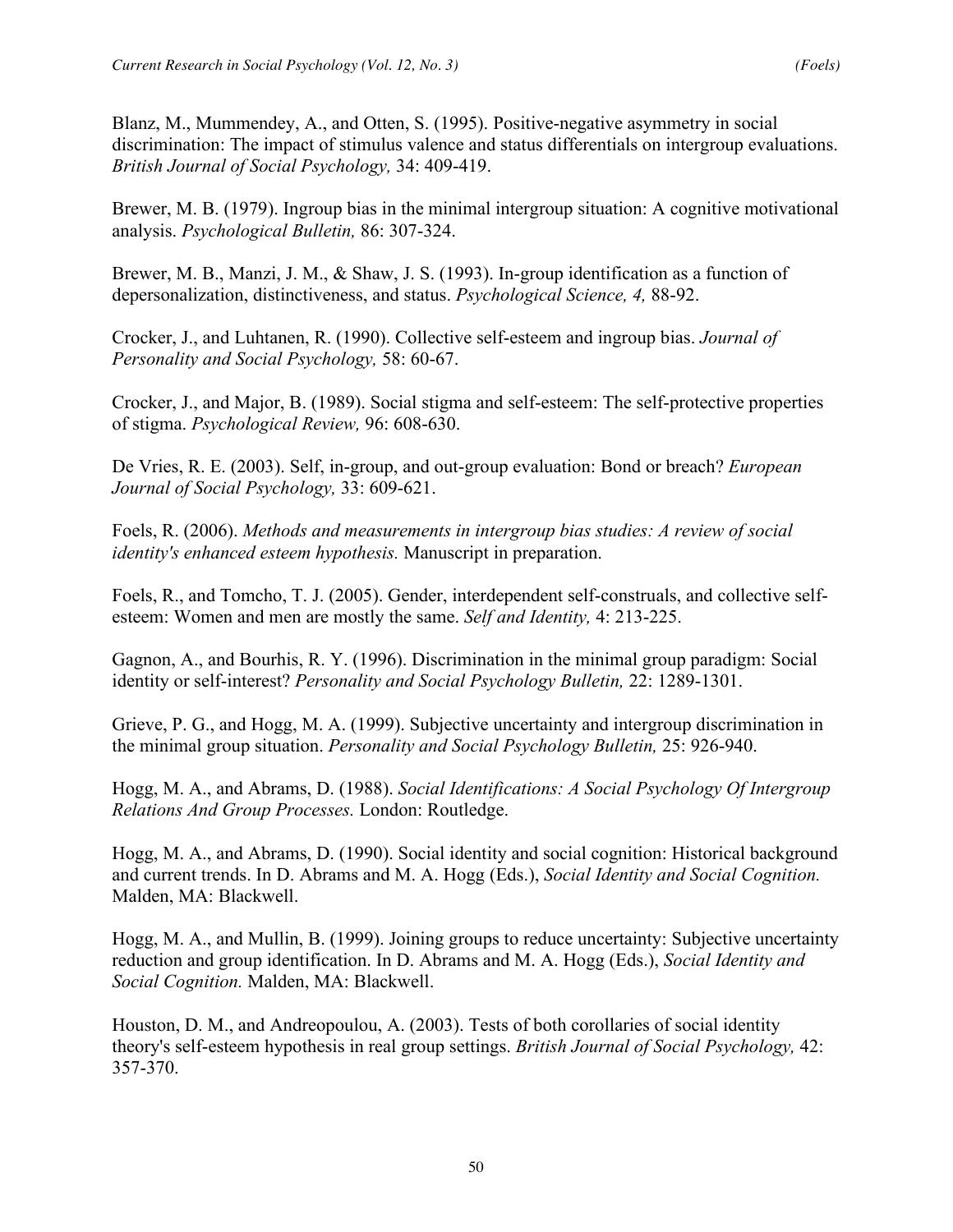Hunter, J. A. (1998). Inter-group evaluative bias and self-esteem among Christians. *Current Research in Social Psychology,* 3: 74-87.

Hunter, J. A. (2001). Self-esteem and in-group bias among members of a religious social category. *Journal of Social Psychology,* 141: 401-411.

Hunter, J. A. (2003). Stats, category specific collective self esteem and intergroup discrimination. *Current Research in Social Psychology,* 8: 139-148.

Hunter, J. A., Cox, S. L., O'Brien, K., Stringer, M., Boyes, M., Banks, M., Hayhurst, J. G., and Crawford, M. (2005). Threats to group value, domain-specific self-esteem and intergroup discrimination amongst minimal and national groups. *British Journal of Social Psychology,* 44: 329-353.

Hunter, J. A., O'Brien, K. S., and Grocott, A. C. (1999). Social identity, domain specific selfesteem and intergroup evaluation. *Current Research in Social Psychology,* 4: 160-177.

Jetten, J., Spears, R., and Manstead, A. S. R. (1997). Distinctiveness threat and prototypicality: Combined effects on intergroup discrimination and collective self-esteem. *European Journal of Social Psychology,* 27: 635-657.

Lemyre, L., and Smith, P. M. (1985). Intergroup discrimination and self-esteem in the minimal group paradigm. *Journal of Personality and Social Psychology,* 49: 660-670.

Luhtanen, R. and Crocker, J. (1992). A collective self-esteem scale: Self-evaluation of one's social identity. *Personality and Social Psychology Bulletin,* 18: 302-318.

Marsh, and O'Neill, (1984). Self Description Questionnaire III: The construct validity of multidimensional self-concept ratings by late adolescents. *Journal of Educational Measurement,*  21: 153-174.

Mullen, B., Brown, R., and Smith, C. (1992). Ingroup bias as a function of salience, relevance, and status: An integration. *European Journal of Social Psychology,* 22: 103-122.

Rubin, M., and Hewstone, M. (1998). Social identity theory's self-esteem hypothesis: A review and some suggestions for clarification. *Personality and Social Psychology Review,* 2: 40-62.

Seta, C. E. & Seta, J. J. (1992). Observers and participants in an intergroup setting. *Journal of Personality and Social Psychology,* 63: 629-643.

Smith, C. A. (1999). I enjoy being a girl: Collective self-esteem, feminism, and attitudes toward women. *Sex Roles,* 40: 281-293.

Tajfel, H. (1978). *Differentiation between social groups: Studies in the social psychology of intergroup relations.* London: Academic Press.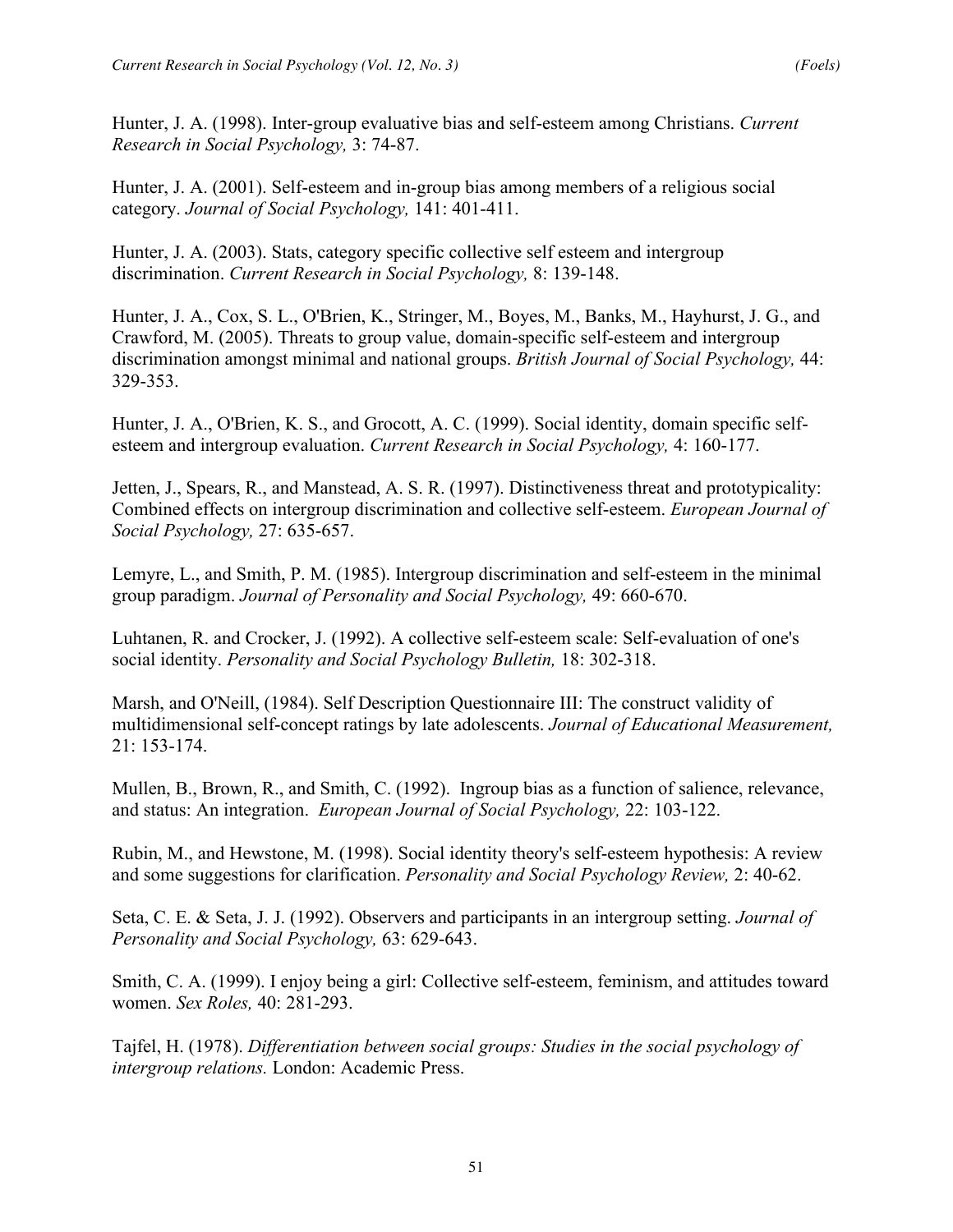Tajfel, H., Billig, M. G., Bundy, R. F., and Flament, C. (1971). Social categorization and intergroup behavior. *European Journal of Social Psychology,* 1: 149-177.

Tajfel, H., and Turner, J. C. (1986). The social identity theory of intergroup behaviour. In Worchel, S., and Austin, W. G. (Eds.), *Psychology of Intergroup Relations.* Chicago: Nelson-Hall.

Turner, J. C. (1982). Towards a cognitive redefinition of the social group. In H. Tajfel (Ed.), *Social Identity And Intergroup Relations* (pp. 15-40). Cambridge, England: Cambridge University Press.

Verkuyten, M., and Hagendoorn, L. (2002). In-group favoritism and self-esteem: The role of identity level and trait valence. *Group Processes and Intergroup Relations,* 5: 285-297.

#### **APPENDIX A: INTERGROUP BIAS MEASURES**

Below is a list of traits. For each trait circle a number to indicate how well that trait describes the OVER-ESTIMATOR group (*describes the UNDER-ESTIMATOR group*).

|                   | Not at All |                |                |                |   |   | Very Much |
|-------------------|------------|----------------|----------------|----------------|---|---|-----------|
| 1. smart          |            | 2              | 3              | $\overline{4}$ | 5 | 6 |           |
| 2. self-reliant   |            | $\overline{2}$ | $\overline{3}$ | $\overline{4}$ | 5 | 6 | 7         |
| 3. sympathetic    |            | $\overline{2}$ | 3              | $\overline{4}$ | 5 | 6 | 7         |
| 4. helpful        |            | $\overline{2}$ | 3              | $\overline{4}$ | 5 | 6 | 7         |
| 5. bright         |            | $\overline{2}$ | 3              | $\overline{4}$ | 5 | 6 | 7         |
| 6. independent    |            | $\overline{2}$ | $\overline{3}$ | $\overline{4}$ | 5 | 6 | 7         |
| 7. understanding  |            | $\overline{2}$ | 3              | $\overline{4}$ | 5 | 6 | 7         |
| 8. happy          |            | $\overline{2}$ | $\overline{3}$ | $\overline{4}$ | 5 | 6 | 7         |
| 9. intelligent    |            | $\overline{2}$ | 3              | $\overline{4}$ | 5 | 6 | 7         |
| 10. powerful      |            | $\overline{2}$ | $\overline{3}$ | $\overline{4}$ | 5 | 6 | 7         |
| 11. compassionate |            | $\overline{2}$ | 3              | $\overline{4}$ | 5 | 6 | 7         |
| 12. truthful      |            | $\overline{2}$ | 3              | $\overline{4}$ | 5 | 6 | 7         |
| 13. logical       |            | $\overline{2}$ | 3              | $\overline{4}$ | 5 | 6 |           |
| 14. dominant      |            | $\overline{2}$ | 3              | $\overline{4}$ | 5 | 6 |           |
| 15. warm          |            | $\overline{2}$ | 3              | $\overline{4}$ | 5 | 6 | 7         |
| 16. sincere       |            | $\overline{2}$ | 3              | $\overline{4}$ | 5 | 6 |           |
| 17. educated      |            | $\overline{2}$ | $\overline{3}$ | $\overline{4}$ | 5 | 6 | 7         |
| 18. strong        |            | $\overline{2}$ | 3              | $\overline{4}$ | 5 | 6 |           |
| 19. tender        |            | $\overline{2}$ | $\overline{3}$ | $\overline{4}$ | 5 | 6 | 7         |
| 20. likable       |            | $\overline{2}$ | $\overline{3}$ | $\overline{4}$ | 5 | 6 | 7         |
| 21. well-informed |            | $\overline{2}$ | 3              | $\overline{4}$ | 5 | 6 |           |
| 22. ambitious     |            | $\overline{2}$ | $\overline{3}$ | $\overline{4}$ | 5 | 6 | 7         |
| 23. gentle        |            | $\overline{2}$ | $\overline{3}$ | $\overline{4}$ | 5 | 6 | 7         |
| 24. friendly      |            | $\overline{2}$ | 3              | $\overline{4}$ | 5 | 6 | 7         |